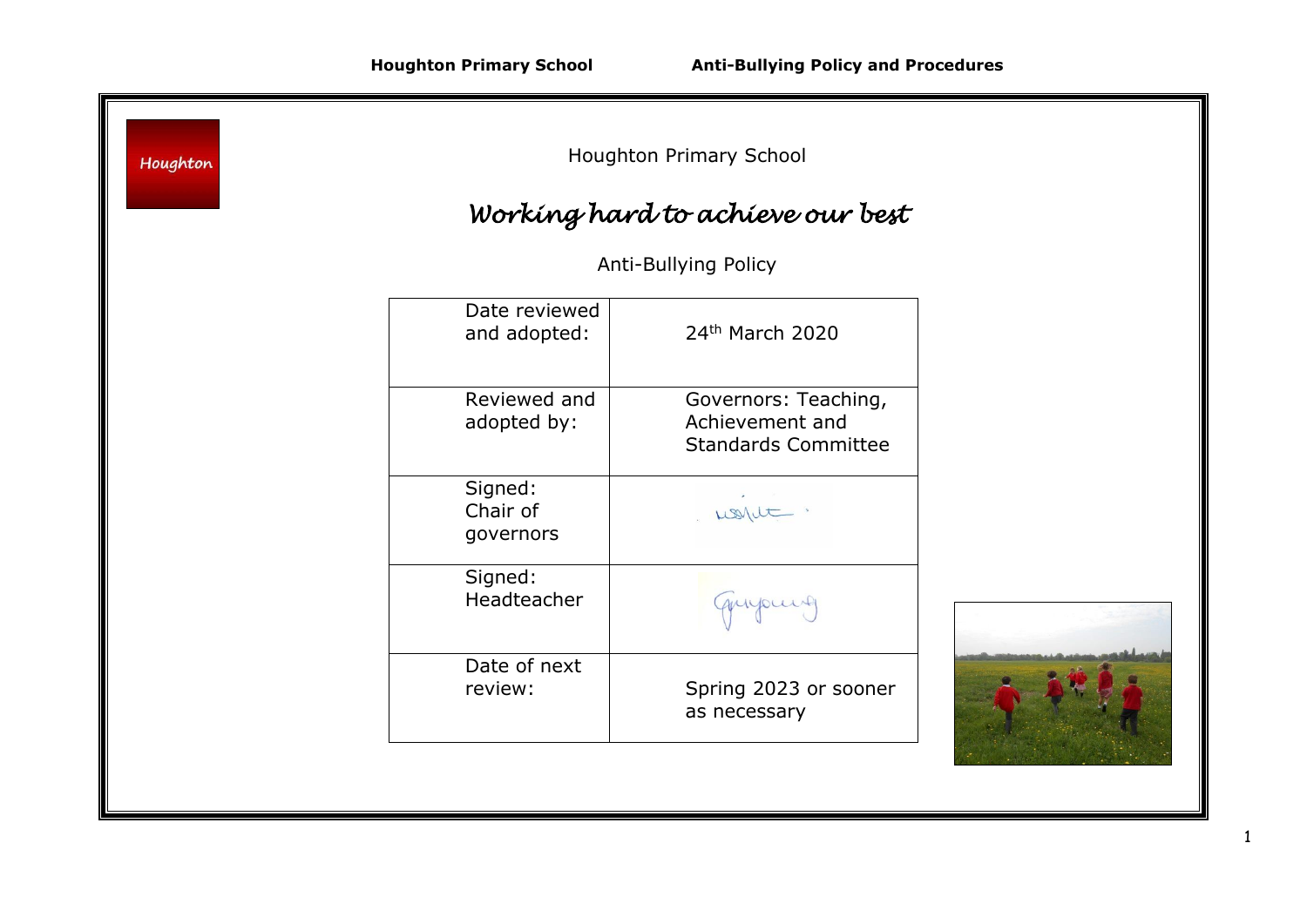## **Introduction**

At Houghton Primary School we aim to provide a safe, caring and friendly environment for all our pupils to allow them to learn effectively, improve their life chances and help them to become resilient individuals. We would expect pupils to feel safe in school and to have a clear understanding of issues relating to their personal safety, such as bullying. We also want them to feel confident in seeking support from school should they feel unsafe.

#### **Roles and Responsibilities Headteacher**

The headteacher has overall responsibility for the policy and its implementation and liaising with the governing body, parents/carers, LA and outside agencies. Her responsibilities include;

- Policy development and review involving pupils, staff, governors, parents/carers and relevant local agencies.
- Implementing the policy and monitoring and assessing its effectiveness in practice.
- Reporting to governors.
- Ensuring evaluation takes place and that this informs policy review.
- Assessing and coordinating training and support for staff and parents/carers where appropriate.
- Coordinating strategies for preventing bullying behaviour.

#### **Class teachers**

Class teachers at Houghton Primary School have the day-to-day responsibility of managing bullying incidents and managing the reporting and recording of bullying incidents. They ensure that all incidences involving children in their class are followed up in accordance with the procedures in this policy. They keep other staff informed as necessary.

The **nominated Governor** with the responsibility for Anti-bullying (Behaviour) is the link governor for Safeguarding.

## **Definition of Bullying**

'Behaviour by an individual or group usually repeated over time, that intentionally hurts another individual or group either physically or emotionally'. Safe to Learn: embedding anti bullying work in schools (2007).

At Houghton Primary School our children defined bullying as;

*Bullying is any deliberate, hurtful, upsetting, frightening or threatening behaviour by an individual or a group towards other people. It is usually* 

## **Houghton Primary School Anti-Bullying Policy and Procedures**

*repeated over a period of time and it is very difficult for the victims to defend themselves. Bullying is mean and results in worry, fear, pain and distress to the victim/s.*

## **How does bullying differ from teasing/falling out between friends or other types of aggressive behaviour?**

At Houghton Primary School we agree that bullying occurs when there is a deliberate intention to hurt or humiliate. It happens when there is a power imbalance that makes it hard for the victim to defend themselves. It is usually persistent.

Our children use the acronym STOP to help them to remember that bullying is usually something that happens deliberately and repeatedly:

- **S** Several
- **T** Times
- **O** on
- **P** Purpose

We support children in understanding that 'several' means more than once.

However, occasionally an incident may be deemed to be bullying even if the behaviour has not been repeated or persistent. If a child has deliberately set out to cause upset, worry, harm or distress to another child we would treat this as 'bullying behaviour' and deal with it in accordance with this policy.

Other incidences which are one off, without deliberate intention to hurt or humiliate are dealt with in accordance with our school behaviour policy.

## **What does bullying look like?**

There are 4 main forms of bullying:

- **Physical-** pushing, kicking, hitting, pinching, throwing stones, biting, spitting, punching or any other forms of violence, taking or hiding someone's things etc.
- **Emotional/Social -** being unfriendly, excluding, tormenting (e.g. hiding books, threatening gestures), ridicule, humiliation etc.
- **Verbal-** name-calling, sarcasm, spreading rumours, threats, teasing, making rude remarks, making fun of someone etc.
- **Cyber -**using the Internet, interactive and digital technologies or mobile phones to torment, threaten, harass, humiliate, embarrass or otherwise target another person.

Bullying of targeted groups: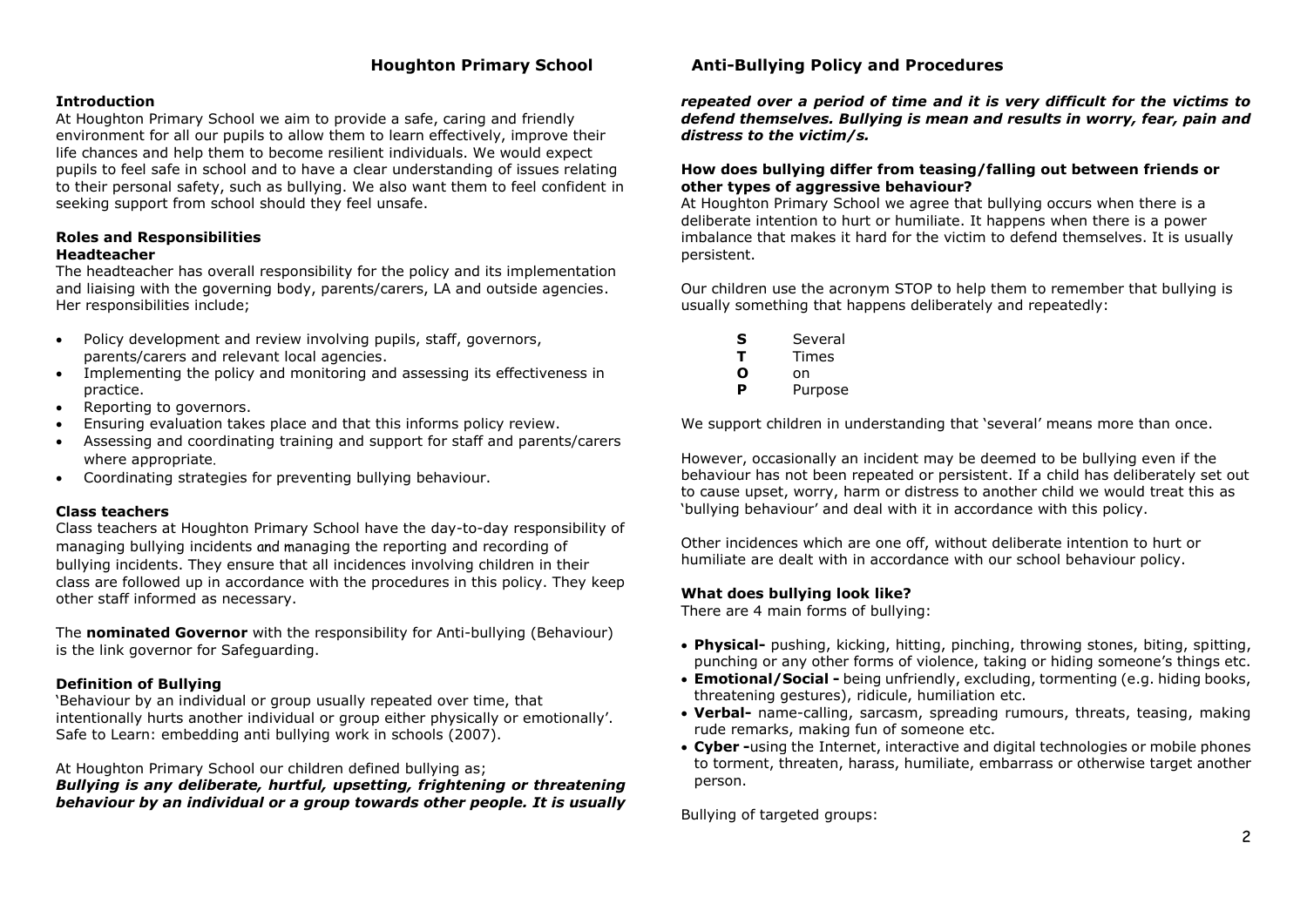- **Racist -** Physical, verbal, social/emotional or cyber bullying of someone based on difference in race, colour, ethnicity, culture or language
- **Faith -** Physical, verbal, social/emotional or cyber bullying of someone based on religion and/or religious beliefs.
- **Sexual/Sexist -** Bullying that has a sexual dimension or is based on sexist attitudes that when expressed, demean**,** intimidate or harm another person because of their sex or gender**.**
- **Homophobic/Transphobic -** Physical, verbal, social/emotional or cyber bullying of someone who is lesbian, gay, bisexual or transgender. It also includes the use of the term gay or lesbian in a derogatory way.
- **Disabled or Additional Needs** Physical, verbal, social/emotional or cyber bullying of someone who is disabled or has any form of additional needs.

There is no hierarchy of bullying – all forms should be taken equally seriously and dealt with appropriately.

Bullying can take place between individuals and groups of children and may happen in school or outside of school.

Certain groups of pupils are known to be particularly vulnerable to bullying by others. These may include pupils with special educational needs such as learning or physical disabilities; young carers, Looked After children, those from ethnic and racial minority groups and those young people who may be perceived as lesbian, gay, bisexual, transgender or questioning their gender role.

Although bullying can occur between individuals it can often take place in the presence (virtually or physically) of others who become the 'bystanders' or 'accessories'. At Houghton Primary School we teach children about what this means and what action they should take if they witness any form of bullying. They are told that they should not stand by and be a bystander to bullying. They must find a way of reporting it to help the victim, keeping their own safety in mind (see Reporting).

This relates to our ethos of being a 'telling school' (see below).

## **Reporting and Responding to Bullying**

Our school has clear and well publicised systems to report bullying for the whole school community (including staff, parents/carers and children). This includes those who are the victims of bullying or have witnessed bullying behaviour (bystanders).

## **Houghton Primary School Anti-Bullying Policy and Procedures**

We teach all children that bullying others is not acceptable and will not be tolerated. We also teach that being bullied is not acceptable. Everyone has the right to come to school and feel safe.

Children and parents are told that we are a 'telling school'. Children are taught that they can tell anyone in school, including friends, or their parents/carers. They can tell if they are a victim of bullying. They can tell if they are a bystander. They can tell if their friend tells them they are being bullied.

They are reassured that they will be listened to and action will be taken to help them and to stop the bullying from happening. They will not get into trouble as a result of telling. We send a very strong message that by telling we can help and that the bullying can be stopped if we know about it.

Children can tell someone, or ask a friend to tell someone on their behalf. They can do this verbally, or write it down if they feel more comfortable.

Parents and carers can report a concern about bullying (about their own child or any other child in school) to any member of staff in school, but are advised to talk to the class teacher as soon as possible.

All staff will respond calmly and consistently to all allegations and incidents of bullying at Houghton Primary School. They will be taken seriously by all staff and dealt with impartially and promptly. All those involved will be 'interviewed' separately and have the opportunity to be heard. Staff will protect and support all children involved whilst allegations and incidents are investigated and resolved.

When someone tells a member of staff they are being bullied (or they know someone is being bullied) we will:

- Listen
- Take it seriously
- Make sure the victim is safe and feels safe
- Give time and space
- Try to find out more information.
- Investigate, using the protocol outlined on our Record of Reported Bullying (Appendix 1). We will talk to all the children involved and witnesses if there were any, including staff. We will usually do this with the children separately to give them the opportunity to tell their part of the 'story'.
- Give reassurance

If we find that bullying has occurred (see Appendix 1) we will: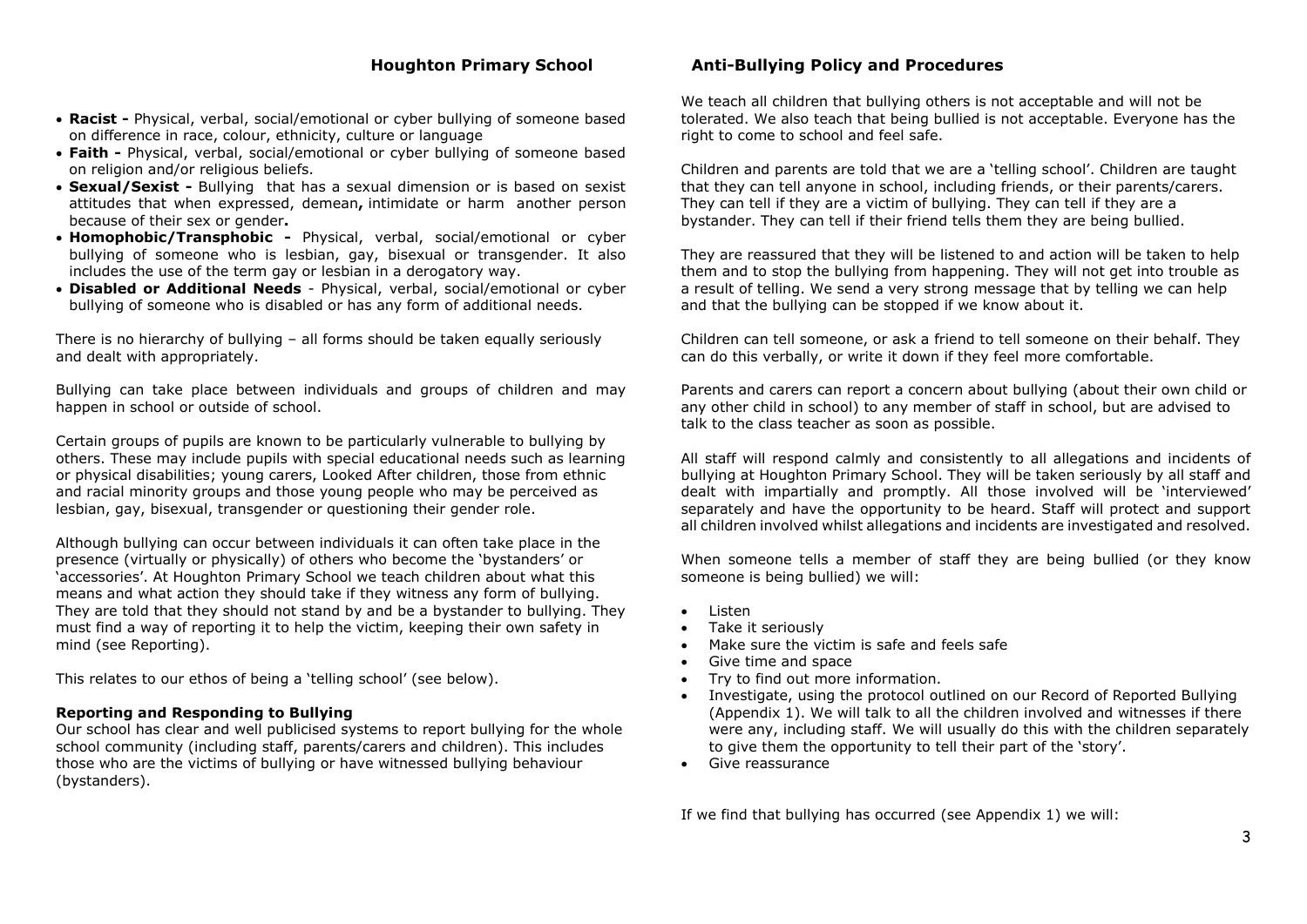- Deal with it straight away
- Work with the children involved (both victims and perpetrators)
- Listen
- Give time and space.
- Adopt a problem solving approach which moves children who have bullied on from having to justify their behaviour but ensures that they take responsibility for their actions.
- Work with parents.
- Continue to work with the children involved, for as long as it takes or is necessary.
- Reinforce the message that bullying behaviour is unacceptable and will not be tolerated in any form.
- Apply sanctions as appropriate.
- Give curriculum time to reinforcing our teaching around bullying.

# **Who deals with bullying at Houghton Primary School?**

Incidences are usually dealt with initially by the class teacher or the Inclusion Worker. If the child tells another member of staff they will inform the class teacher or Inclusion Worker as soon as they can and 'hand over' the case to them.

All incidences of bullying are reported to the Headteacher (or a senior leader (SL) in the headteacher's absence). The headteacher/SL will ensure that appropriate action is taken in all cases.

All incidences are recorded by teachers or the Inclusion Worker and this record is kept in a class file. This record includes any follow up work. (See Appendix 1: Reported Bullying Record Sheet) If the class teacher has not been involved, they will be told about the incident and any action that has been taken.

All incidences are shared with other teaching staff, support staff and lunchtime supervisors so staff can monitor behaviour. This is done in briefing meetings and through use of the lunchtime supervisors' communication log.

Other agencies will be informed and involved as necessary.

We are mindful that some forms and incidences of bullying may raise safeguarding concerns, including those relating to the Prevent Duty (the school's statutory duty, under Section 26 of the Counter Terrorism and Security Act 2015, termed "PREVENT", to aid the process of preventing people being drawn into terrorism of any form). All incidences of bullying that give rise to

# **Houghton Primary School Anti-Bullying Policy and Procedures**

safeguarding concerns of any form are also logged, reported and dealt with in accordance with our Safeguarding and Child Protection policy.

A report on Bullying is given to Governors by the headteacher once a term.

## **Response to Bullying**

We use our School Behaviour Policy to deal with incidences of bullying and use the language of our Golden Rules and values to support our response.

However, bullying can be the result of complex behaviour, feelings and emotions and staff will work together with perpetrators and victims in order to support them and to take every possible step to ensure that the behaviour of the perpetrator changes. This response will be personalised to the nature of the incident and the children involved. All responses will be agreed and planned by the class teacher working together with the headteacher and/or other staff, including the Inclusion Worker, SENDCo and/or SL as appropriate.

Parents (of the victims and perpetrators) will be informed as soon as possible of any incident which is found to be bullying and will be kept informed of the response and outcomes. This will be recorded on the record sheet relating to the incident. They may be asked to come into school to meet with the class teacher and headteacher to discuss the incidence and the action that will be taken.

Depending on the nature of the incident and/or if the child continues to engage in bullying behaviour after the incident has been dealt with, the headteacher will take further action which may include;

- Withdrawing a child from participation in school visits, clubs or events not essential to the curriculum
- Excluding a child (Fixed term or permanently)
- Involving the police or other outside agencies

All incidences which are prejudice-related will be reported using the Local Authority's PRIDE database (Prejudice Related Incidence Data Entry) which logs the nature of the incident and the follow-up action that has been taken.

The Headteacher is empowered by law to deal with incidents that take place outside of school but must do so in accordance with the school's policy. At Houghton Primary School, we are concerned with our children's conduct and welfare outside as well as inside school and we will do what we can to address any bullying issues that occur off the school premises. The following steps will be considered and may be taken: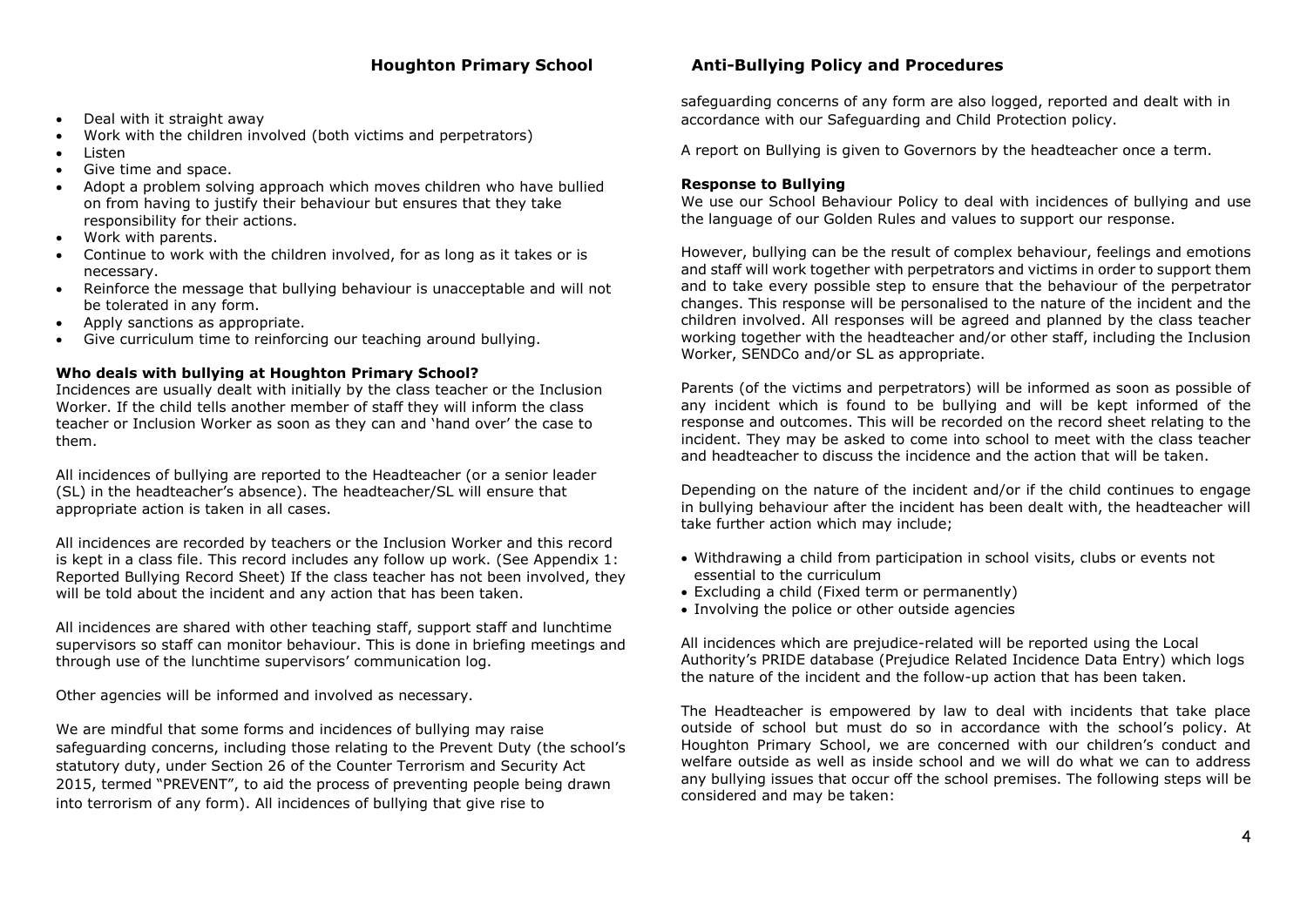- Contacting parents of the perpetrator if they are at our school. We will also consider contacting the parents of former pupils if they have been reported to bully a child still at our school.
- Contacting the local Community Police Officer about problems occurring outside the school grounds.
- Contacting the Headteachers of other schools whose children may be involved in bullying off the premises.
- Talking to the children about how to handle or avoid bullying outside the school premises.

### **Strategies for the prevention and reduction of bullying**

Whole school initiatives and proactive teaching strategies are used throughout the school to develop a positive learning environment with the aim of reducing the opportunities for bullying to occur. These include:

- Teaching all children through an inclusive curriculum which addresses all forms of bullying annually. We use the Cambridgeshire PSHE scheme of work from Reception to Year 6 to support this policy. The scheme uses a number of different teaching methods to support children's understanding of the issues surrounding bullying. These include; Draw and Write activities, stories, scenarios, role play, discussion, circle time etc.
- Monitoring of all behaviour and bullying records and taking action to tackle patterns of behaviour through our curriculum as well as with individuals.
- Making National Anti-bullying Week (annually in November) a high profile event each year. We also engage in curriculum and other activities to reinforce messages about cyber-bullying.
- Awareness raising through anti-bullying assemblies.
- Using praise and rewards within the approach and systems inherent in our 'Golden School' to reinforce good behaviour
- Encouraging the whole school community to model appropriate behaviour towards one another
- Anti-bullying training for all staff
- Involving the whole school community in policy development and review
- Producing a 'family friendly' version of the policy for the children and their families
- Holding information events for parents about our anti-bullying work

#### **Monitoring and Review**

To ensure this policy is effective, it will be regularly monitored and evaluated. This will include monitoring all records of bullying in order to identify possible trends and to take appropriate follow-up action.

## **Houghton Primary School Anti-Bullying Policy and Procedures**

The headteacher reports about bullying to governors in the Teaching, Achievement, Behaviour and Safety Committee and within her headteacher's reports to the full governing body.

The nominated governor with responsibility engages with the monitoring process which includes speaking with staff, children and parents during monitoring visits.

This policy was agreed by staff and adopted by the Teaching, Achievement, Behaviour and Safety Committee of governors in March 2020

Next review: Spring 2023 or sooner as necessary.

## **Sources of further information support and help**

There is a vast amount of information and guidance available about bullying that can provide a wide range of support and help. The following list is just a small selection of the support available that teachers, parents and children have found useful.

Anti-bullying Alliance [http://www.anti-bullyingalliance.org.uk](http://www.anti-bullyingalliance.org.uk/)

NHS<http://www.nhs.uk/Livewell/Bullying/Pages/Bullyingadviceforparents.aspx>

[Family Lives](http://www.familylives.org.uk/how-we-can-help/confidential-helpline/?_ga=1.83967002.2091523495.1430495518) is a charity that runs a free and confidential 24-hour helpline for parents. Call 0808 800 2222 to speak about any parenting issue, including bullying. [http://www.familylives.org.uk/about/news-blogs-and](http://www.familylives.org.uk/about/news-blogs-and-reports/news/bullying-uk-merges-with-family-lives)[reports/news/bullying-uk-merges-with-family-lives](http://www.familylives.org.uk/about/news-blogs-and-reports/news/bullying-uk-merges-with-family-lives)

Bullying UK The Bullying UK website, which is part of Family Lives, has a dedicated [area for parents.](http://www.bullying.co.uk/advice/parents-advice/general-parent-tips) <http://www.bullying.co.uk/advice-for-parents/>

[Kidscape](https://www.kidscape.org.uk/advice/advice-for-parents-and-carers/) is an anti-bullying charity that runs assertiveness training courses for young people who've been bullied. There's extensive information for parents and carers on its website. [https://www.kidscape.org.uk/advice/advice-for-parents](https://www.kidscape.org.uk/advice/advice-for-parents-and-carers)[and-carers](https://www.kidscape.org.uk/advice/advice-for-parents-and-carers)

The [NSPCC website](http://www.nspcc.org.uk/preventing-abuse/child-abuse-and-neglect/bullying-and-cyberbullying/) has information for parents on bullying and cyberbullying. Childnet International [https://www.nspcc.org.uk/preventing-abuse/child-abuse](https://www.nspcc.org.uk/preventing-abuse/child-abuse-and-neglect/bullying-and-cyberbullying)[and-neglect/bullying-and-cyberbullying](https://www.nspcc.org.uk/preventing-abuse/child-abuse-and-neglect/bullying-and-cyberbullying)

[Childnet International](http://www.childnet-int.org/) is a charity promoting the safe use of the internet by children. Its website has a wealth of detail, including [information about bullying](http://www.childnet.com/parents-and-carers)  [for parents and carers.](http://www.childnet.com/parents-and-carers) <http://www.childnet.com/parents-and-carers>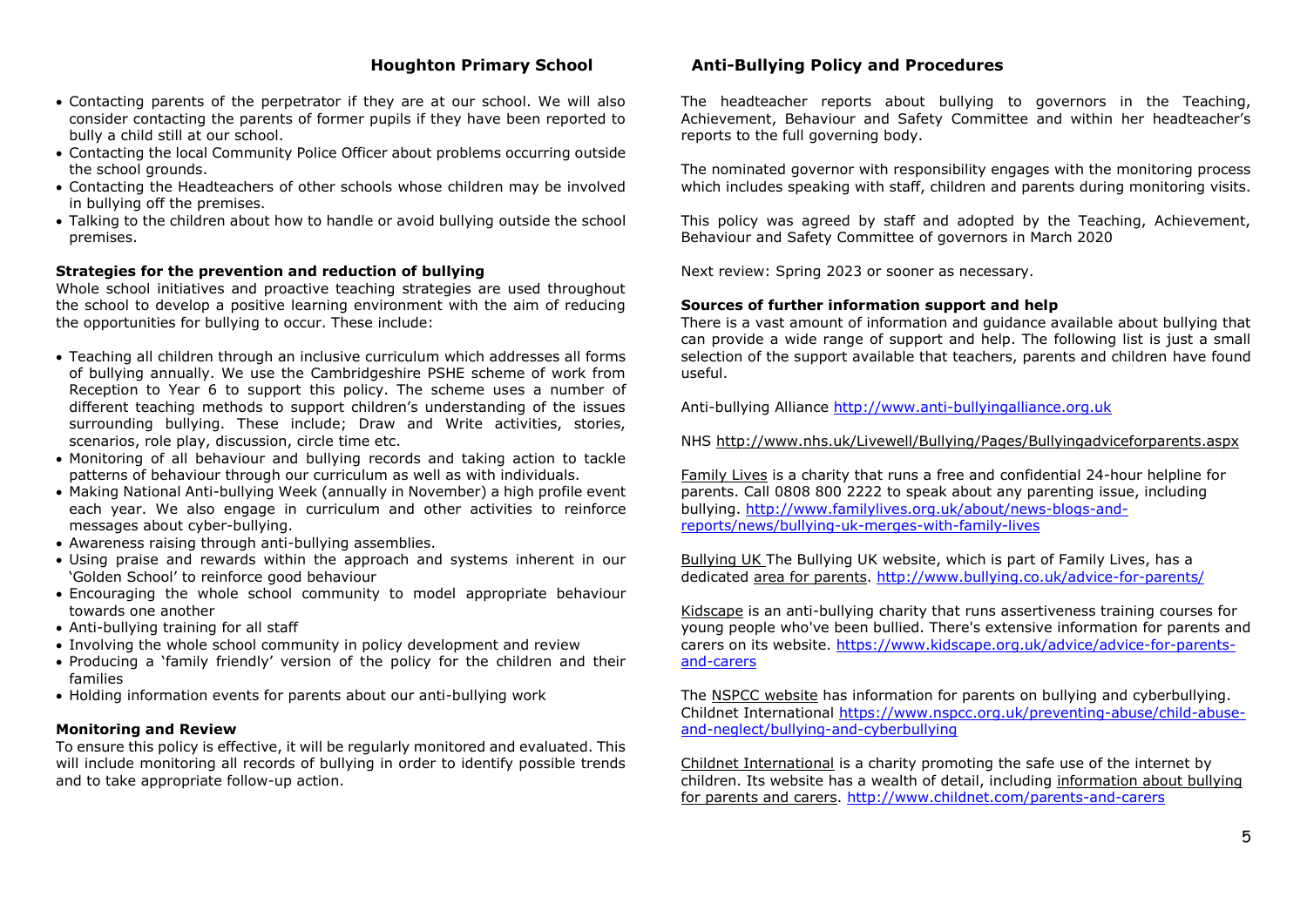[Contact a Family](http://www.cafamily.org.uk/) provides advice, information and support to the parents of all disabled children throughout the UK. It also runs a free helpline (0808 808) 3555). [http://www.cafamily.org.uk](http://www.cafamily.org.uk/)

Help from health services Children can feel the impact of bullying even once it's ended. If they continue to feel anxious or low and it's stopping them getting on with day-to-day life, it may be time to ask for further help. You can speak to

your GP or the school nurse about the problem.

Childline 0800 1111 (helpline for children) [www.childline.org.uk](http://www.childline.org.uk/)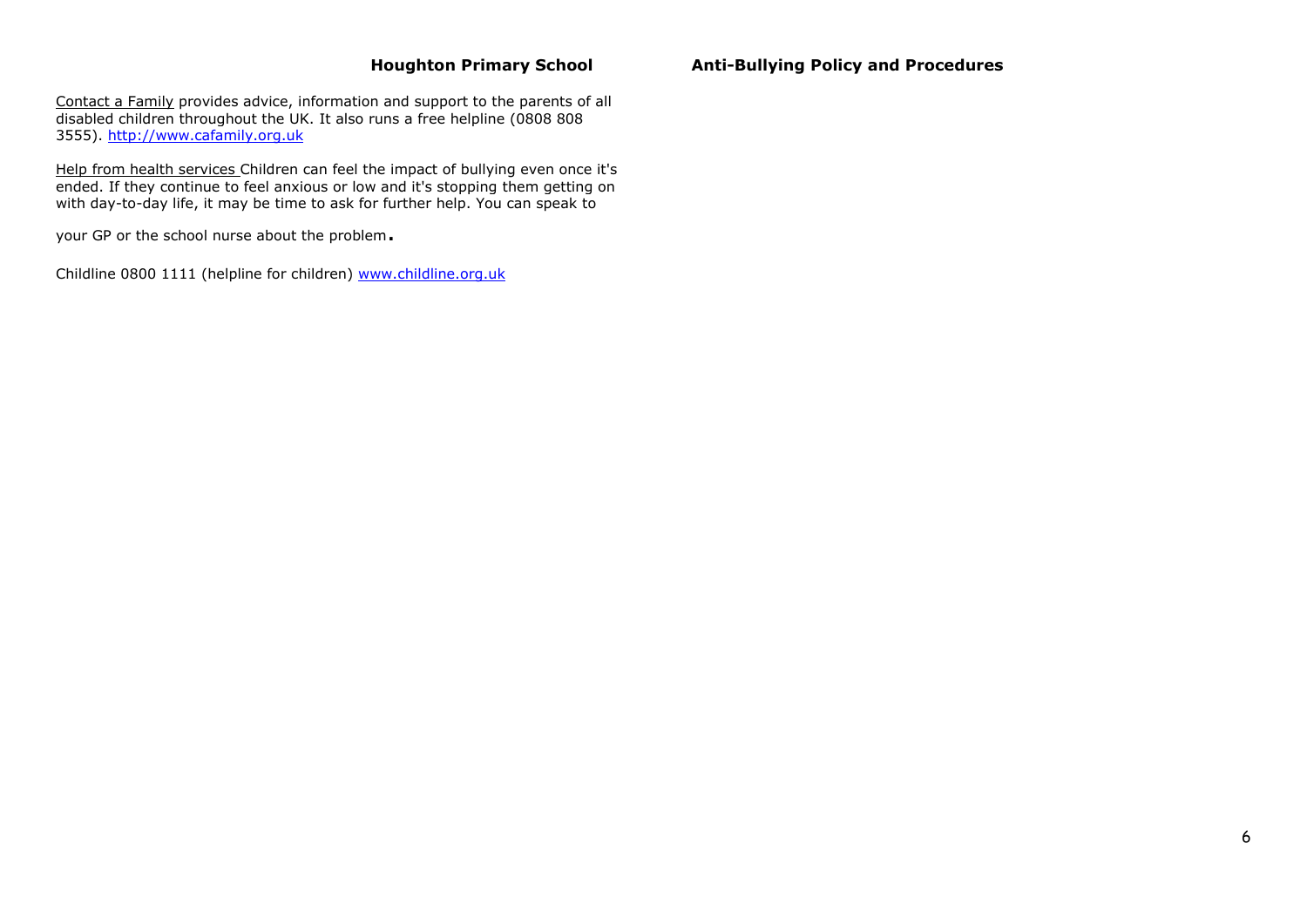# APPENDIX 1: **Houghton Primary School Reported Bullying Record**

| Date:                                                                           | Name of person completing this record:                                                                     |
|---------------------------------------------------------------------------------|------------------------------------------------------------------------------------------------------------|
|                                                                                 |                                                                                                            |
| Names of child/ren who have been reported as<br>being bullied (and year groups) | Names of child/ren who have been reported as<br>bullying another child/other children (and year<br>groups) |
|                                                                                 |                                                                                                            |
|                                                                                 |                                                                                                            |
| Name of person/child who reported the bullying:                                 |                                                                                                            |

**Brief outline of reported bullying:** Please keep this report factual based on what you have been told or witnessed. Do not include any opinions.

## **Continued on separate sheet if necessary (attached) Yes/No**

**Response** Record of how this has been followed up.

**Is this bullying?** *Bullying is any deliberate, hurtful, upsetting, frightening or threatening behaviour by an individual or a group towards other people. It is usually repeated over a period of time\* and it is difficult for the victims to defend themselves. Bullying is mean and results in worry, fear, pain and distress to the victim/s. \*A one-off incident may be defined as bullying if it was intentional and caused harm or distress as above.*

| This is <b>NOT</b> assessed to be bullying because: | <b>Action taken (following Behaviour Policy)</b>                    |
|-----------------------------------------------------|---------------------------------------------------------------------|
|                                                     |                                                                     |
|                                                     |                                                                     |
|                                                     |                                                                     |
|                                                     |                                                                     |
|                                                     |                                                                     |
|                                                     |                                                                     |
|                                                     |                                                                     |
|                                                     |                                                                     |
|                                                     |                                                                     |
|                                                     | Please ensure that the children's class teacher(s) are informed and |
|                                                     | given a copy of this record for their file.                         |